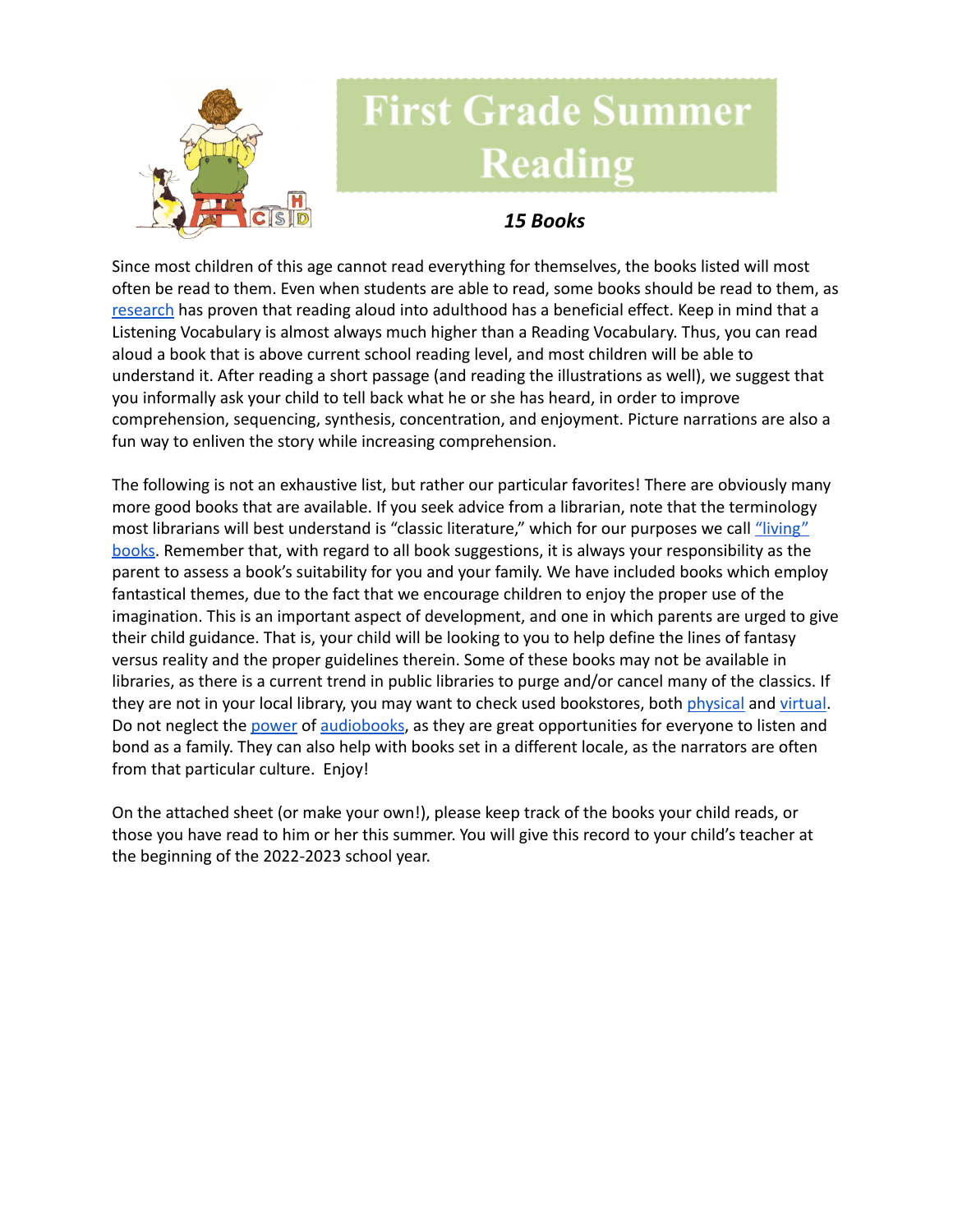

## Summer Reading List for Rising 1st Grade Students

| Ackerman, Karen          | <b>Moveable Mouse</b>                                                       |
|--------------------------|-----------------------------------------------------------------------------|
| Aesop                    | <b>Aesop's Fables</b>                                                       |
| Aldis, Dorothy           | <b>Nothing is Impossible</b>                                                |
| Aliki                    | The Listening Walk, Manners and other titles                                |
| Anderson, Charles        | <b>Blaze and the Forest Fire</b>                                            |
| Andersen, Hans Christian | The Emperor's New Clothes                                                   |
| Barkelern, Jill          | <b>Brambley Hedge Books</b>                                                 |
| Barker, Cecily Mary      | <b>The Flower Fairy</b>                                                     |
| <b>Barrett</b>           | <b>Animals Should Definitely Not Wear Clothing</b>                          |
| Baynes, Pauline          | Let There Be Light                                                          |
| Beskov, Else             | <b>Pelle's New Suit</b>                                                     |
| Brighton, Catherine      | <b>Mozart: Scenes from the Childhood of the Great</b>                       |
| Burgess, Thorton         | Old Mother West Wind and others                                             |
| Burton, Virginia Lee     | The Little House, Mike Mulligan and His Steam Shovel, Katy and the Big Snow |
| Cassandre                | Life When Jesus Was a Boy                                                   |
| Cazet                    | <b>Frosted Glass</b>                                                        |
| Clements/Beirer          | <b>Brave Norman</b>                                                         |
| Davidson, Margaret       | <b>Helen Keller</b>                                                         |
| Dorros, Arthur           | Ant Cities, Me and My Shadow and other non-fiction titles                   |
| Fatio, Louise            | <b>The Happy Lion</b>                                                       |
|                          |                                                                             |
| Field, Rachel            | <b>Prayer for a Child</b>                                                   |
| Flack, Marjorie          | The Story About Ping, Angus and the Ducks                                   |
| Fox, Mem                 | Time for Bed Wilfrid Gordon McDonald Partridge, Whoever You Are             |
| Frost, Robert            | You Come Too: Favorite Poems                                                |
| Gag, Wanda               | <b>Millions of Cats</b>                                                     |
| Galdone, Paul            | The Three Billy Goats Gruff and others (Also Stephen Pinckney's version)    |
| Gelsert, Arthur          | <b>Oink</b>                                                                 |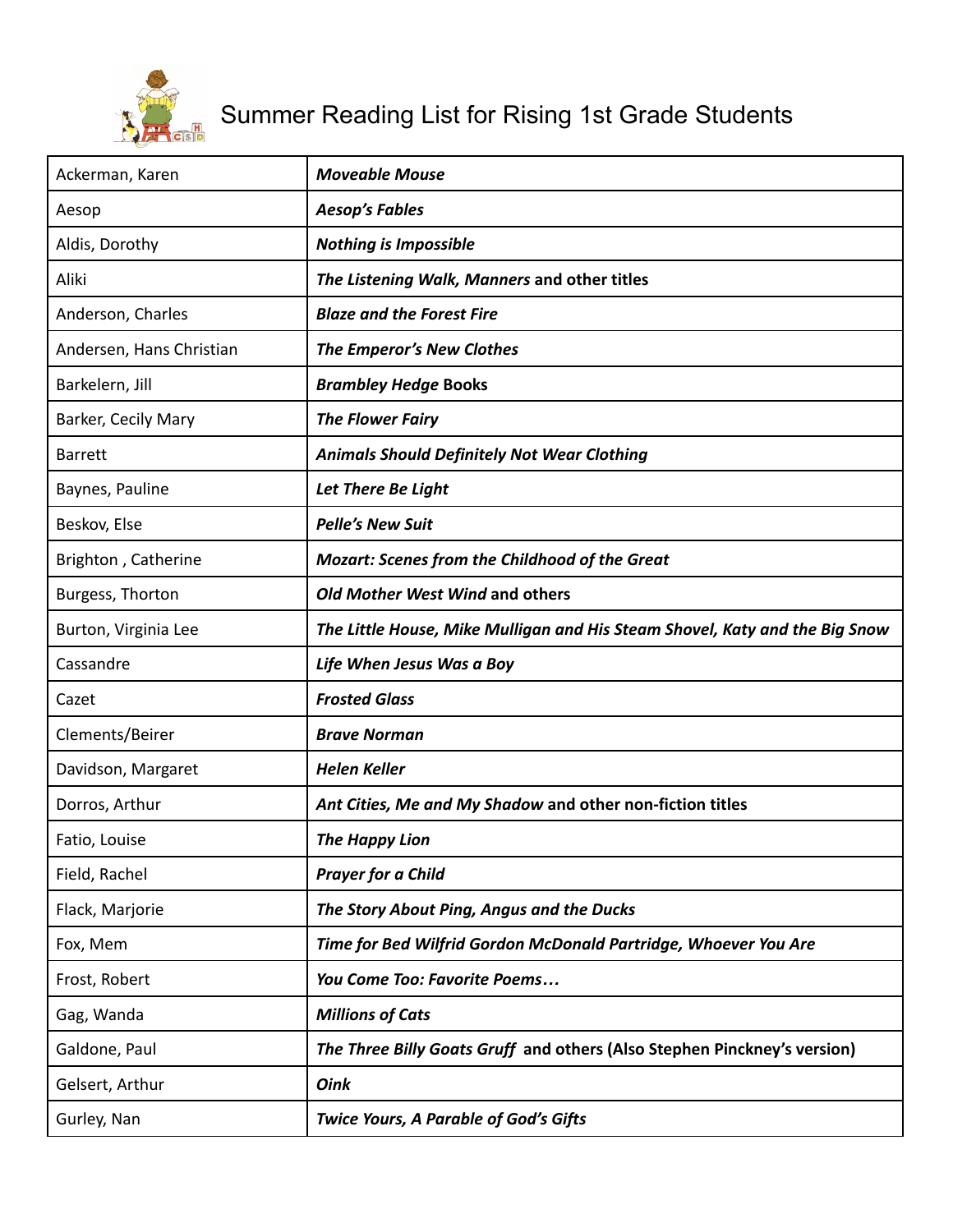| Hall, Donald          | <b>The Oxcart Man</b>                                    |
|-----------------------|----------------------------------------------------------|
| Handforth, Thomas     | Mei Li                                                   |
| Hayward, Carolyn      | <b>B</b> is for Betsy and others                         |
| Hirschi, Ron          | Winter, If You Grew Up Series and other titles           |
| Hoff, Syd             | <b>Danny and the Dinosaur</b>                            |
| Hutchins, Pat         | Don't Forget the Bacon, Rosie's Walk                     |
| Keats, Jack Ezra      | Jennifer's Hat, Snowy Day and other titles               |
| Kellogg, Steven       | Johnny Appleseed, Pinkerton and Friends and other titles |
| Kipling, Rudyard      | How the Camel Got His Hump, The Elephant's Child         |
| Kurelek, William      | <b>Prairie Boy's Summer and other titles</b>             |
| Lasker, David         | The Boy Who Loved Music (Haydn)                          |
| Lear, Edward          | The Owl and the Pussycat                                 |
| Lester, Alison        | <b>Imagine</b>                                           |
| Lindbergh, Reeve      | Benjamin's Bam, The Day the Goose Got Loose              |
| Lionni, Leo           | <b>Frederick</b>                                         |
| Lobel, Arold          | Frog and Toad Are Friends and other titles               |
| Longfellow, Henry     | The Children's Own Longfellow                            |
| Lucado, Max           | You are Special, Just the Way You Are, All Titles        |
| Minarik, Else         | Little Bear's Friend and other titles                    |
| Newberry, Clare       | <b>Marshmallow, April's Kitten</b>                       |
| Novak, M.             | <b>Newt</b>                                              |
| Numeroff, Laura Joffe | If You Give a Mouse A Cookie and other titles            |
| Oakley, Graham        | <b>The Church Mouse</b>                                  |
| Ormerod, Jan          | <b>Be Brave Billy</b>                                    |
| Pienkowski, Jan       | Weather                                                  |
| Prelutsky/Lobel       | The Random House Book of Poetry                          |
| Preston               | <b>Squawk to the Moon</b>                                |
| Purdy, Carol          | Least of All and other titles                            |
| Quackenbush, Robert   | Here a Plant, There a Plant                              |
| Salten, Felix         | <b>Bambi</b>                                             |
| Slobodkina, Esphyr    | <b>Caps for Sale</b>                                     |